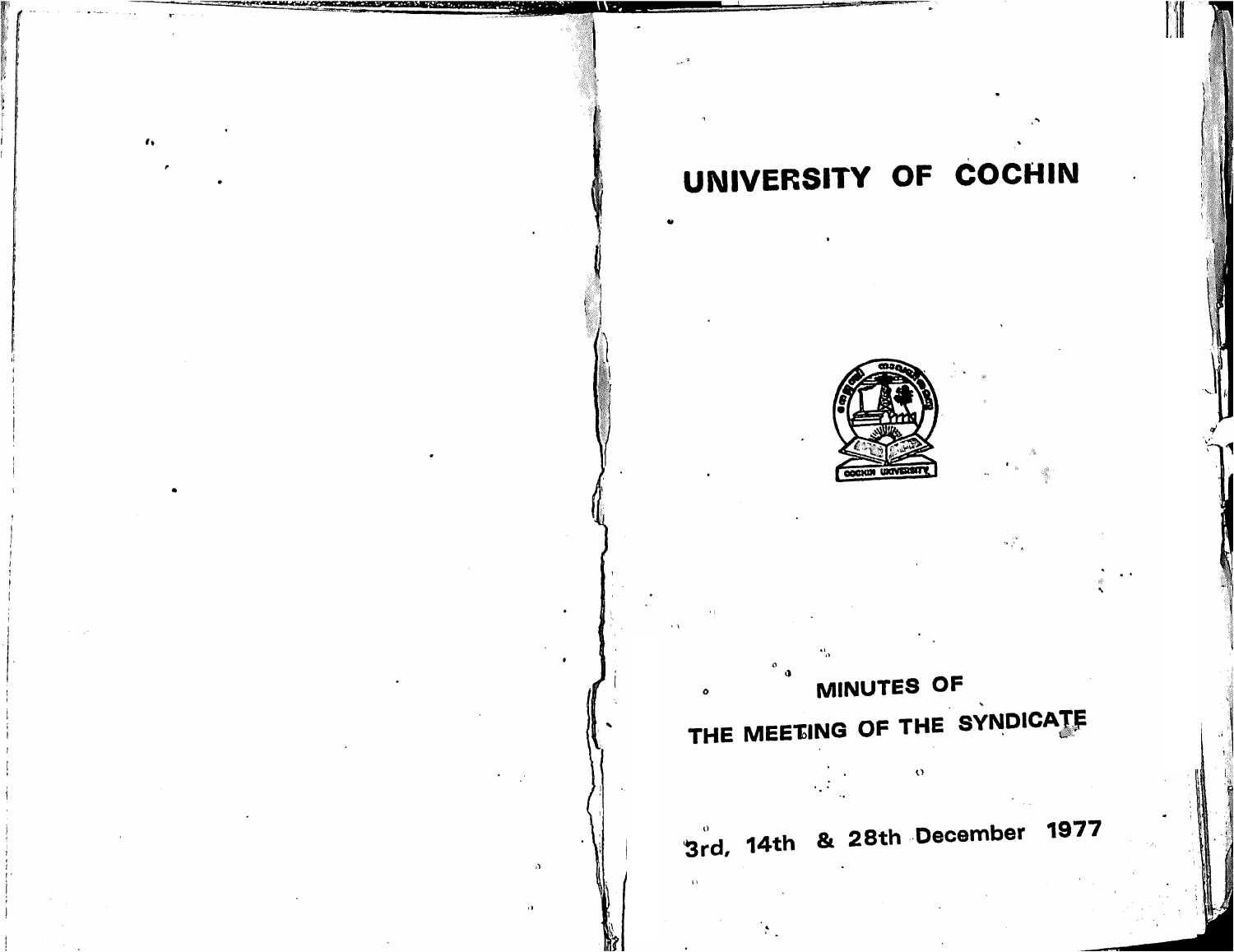## UNIVERSITY OF COCHIN.

DRAFT MINUTES OF THE 90th MEETING OF **THE**  $\cdot$ SYNDICATE HELD ON 3-12-1977.

Place of meeting

 $\mathcal{L}_{\text{max}}$ 

**Contract Contract** 

: University Buildings, Tripunithura.  $: 10.30$  A. M.

 $\mathbf{r}$ 

 $\mathcal{L}^{\text{max}}$  and  $\mathcal{L}^{\text{max}}$ 

**Time** 

#### **Members Present:**

| 1. Dr. C. P. Kuriakose<br>Pro Vice Chancellor (in the Chair) |  |
|--------------------------------------------------------------|--|
| 2. Dr. C. V. Kurian                                          |  |
| 3. Dr. S. Vasudev                                            |  |
| 4. Shri. K. A. Mohammed                                      |  |
| <b>6. Shri. T. K. Subbayyan</b><br>$5 - 10 = 12$             |  |
| 6. Shri. V. Narayanan Nayat                                  |  |
| 7. Dr. M. V. Pylee                                           |  |
| 8. Shri. A. K. Hameed                                        |  |
| 9. Shri. Jose. T. Mookken                                    |  |
| 10. Prof. C. T. Benjamin                                     |  |
| 11. Shri. V. P. Marikkar                                     |  |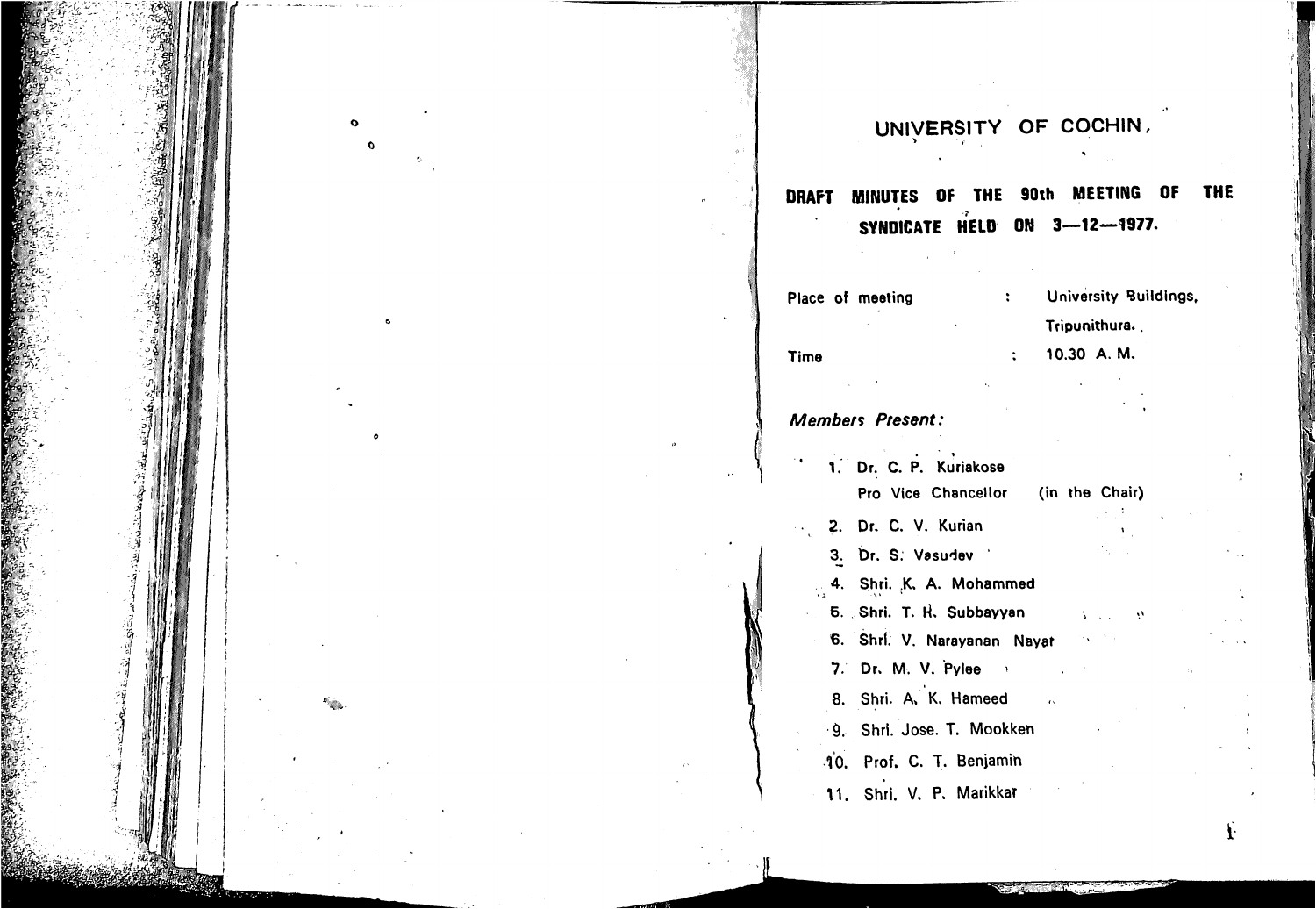Item No. 90.01. Confirmation of the minutes of the meeting held on 18-11-1977 and 19-11-1977.

The Minutes of the meetings of the Syndicate held on 18-11-1977 and 19-11-1977 were confirmed.

Ilem No. 90.01. Report by the Vice Chancellor on important developments in the University since the last meeting

The Pro Vice chancellor reported the discussion the Sydicate had with the Minister for Education at 3.30 P. M on 19-11-1977 and the further discussion the Syndicate had at its meeting held at 5.30 P. M on the same day at the Kerala University Syndicate room on the matters arising out of the transfer of the Engineering College to this University. He also mentioned about the Committee constituted by the Syndicate on 19-11-1977 for discussion with the Chairman, UGC.

Dr. S. Vasudev reported that he had been to the Engineering Collega and informed the staff and students of the discussion with the Minister for Education.

The convenience of the Chairmen, UGC was ascertained over Phone and it was decided that the Committee should hold discussion with him at Delt.i on  $12-12-1977$ .

Item No. 90. 02. Purchase of Speckol E.K-1 for the Biochemical studies in the Marine Sciences Department (Item No. 17 in the Agenda for the meeting on 5-11-77)

The Syndicate considered the request of the Head of the Department of Marine Sciences that one Speckol E.K-1 with accessories may be purchased from M/s. CZ. Instruments India (P) Ltd., Bombay at Rs.  $20,312/- + 15\%$  to  $30\%$ countervaiting charges and that he may be permitted to draw an advance of Rs. 26,500/- for payment of 95% of the cost against delivery.

Resolved that the purchase of the item be sanctioned and that the expenditure during the year be limited to available funds.

Item No. 90.03. Economy-Economy in. expenditure-Measure continued in 1976-77-Reissued as amended for 1977-78-followal of G.O. (P) No. 152|77|Fin. dt. 18-5-1977 (Item No. 18 in the Agenda for the meeting on 5-11-1977)

The Syndicate considered G.O. (P) No. 152/77/Fin. dt. 18-5-1977 regarding economy measures for 1977-78.

Resolved that the G.O. be adopted.

Item No. 90.04. 41st Session of the International Institute of Statistics to be held at New Delhi-Deputation of Dr. R. N. Pillai to the Conference Item No. 19 in the agenda for the meeting on 5-11-77)

The Syndicate considered the request of Prof. & Head of the Department of Mathematics that Dr. R. N. Pillai, Reader in Statistics may be permitted to participate in the 41st Session of the International Institute of Statistics at New Delhi from 5th to 15 th December 1977 along with the recommendation of the Standing Committee on Finance, Works & Purchase. The Syndicate also noted that Dr. R. N. Pillai was not presenting any paper.

Resolved that the request of Dr. R. N. Pillai be decli-

ned. Item No. 90.05, Usufructs of trees from the Hill Palace Campus-Distribution through the Kerala State Civil Supplies Corporation (Item No. 20 in the Agenda for the meeting  $on 5-11-1977$ 

The Syndicate considered whether the usufructs of trees from the Hill Palace Campus may be entrusted with the Kerala State Civil Supplies Corporation for sale subject to the following conditions suggested by them. З.

 $\mathbf{2}$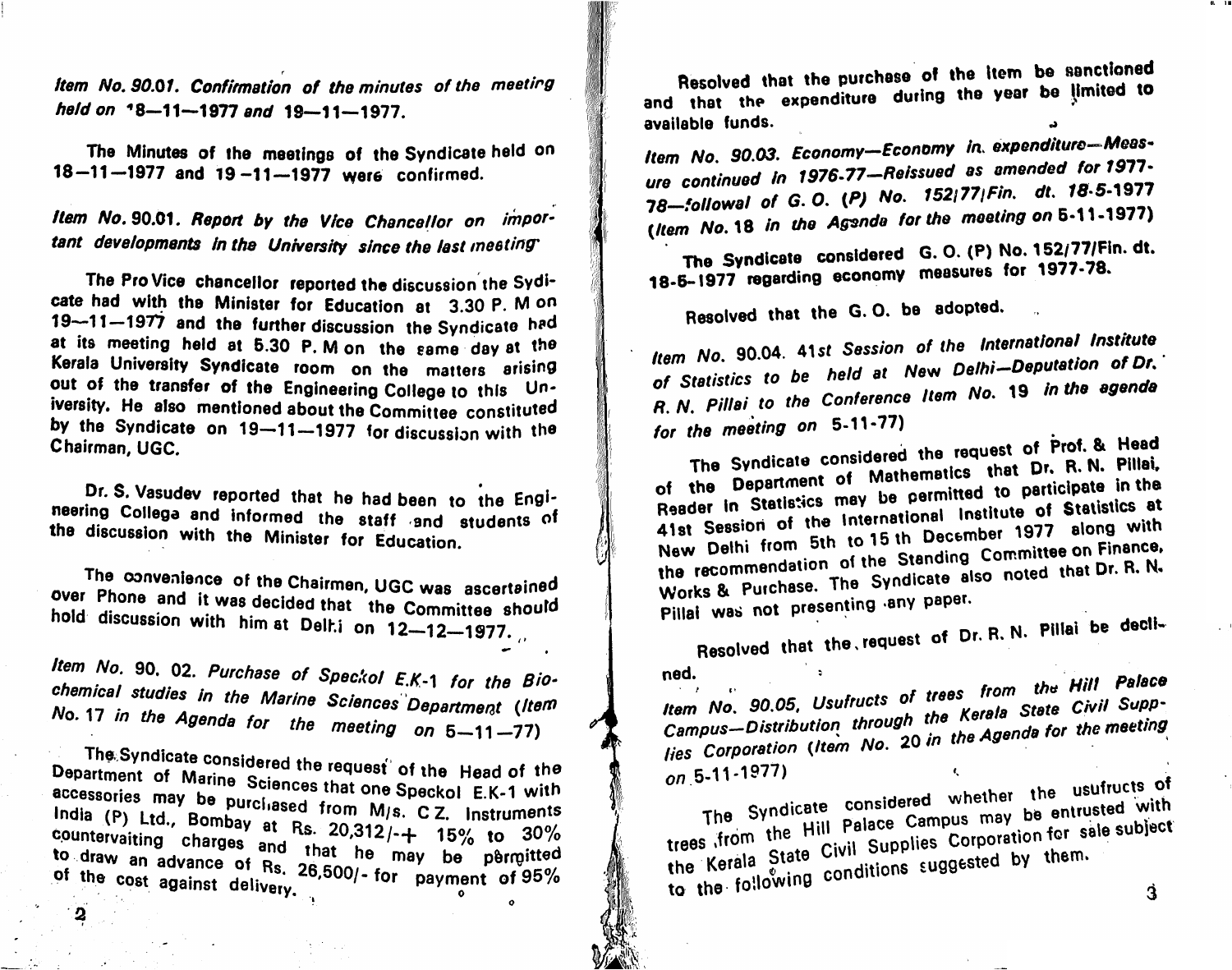<sup>14</sup> 1. The University will collect the usufructs and inform the KSCS Corporation.

2. The KSCS Corporation will arrange for the transport of the articles to its depot.

3. After sale the Corporation will remit the sale proceeds less the incidentals such as loading, transporting and unloading and 2% margin.

The Syndicate also noted the recommendation of the Standing Committee on Finance, Works & Purchase.

Resolved that the usufructs of trees from the Hill Palace Campus be entrusted with the Kerala 'State Civil Supplies Corporation for sale subject to conditions specified by them.

Item No. 90.06. Tender Notification Publishing 'of (Item No. 21 in the Agenda for the meeting on 5-11-77)

The Syndicate noted the practice prevalent in the Uni-Versity with regard to the publication of Tender Notification When the cost of work exceeds. Rs. 500/- and the procedure to be followed in future along with the recommendation of the Standing Committee on Finance, Works & Pur-

Resolved that Tender Notifications be published in one Malayalam Daily by turn from the best of four, when the cost is between Rs: 5000/- and Rs. 1,00,000/- and in one English Daily and Malayalam Daily by turn when the cost, exceeds

Item No. 90.07. Arrangement of Guest Lectures for the M.SC Course in Oceanography and Meteorology - Ratification of (Item No. 22 in the Agenda for the meeting on 5-11-1977)

The Syndicate noted the action taken by the Vice Chans gellor subject to ratification by the wind subject to ratification by the Syndicate in having appoir nted Shri. M. N. Namboodiripad, St. Albert's College, Ernakulam,

V. Mohana Shenoi, S.S.O., N.P.O.L., Cochin.4 and Devarajan, S.S.O., N.P.O.L., Cochin as Guest Lecturers for the M.Sc. course in Oceanography and Meteorclogy for the year 1976-77 for taking 50, 8, 6 and 5 lectures respectively.

Resolved that the action taken by the Vice Chancellor be ratified.

Itam No. 90.08. Installation of Emergency tube lighting units in the lecture hall of the School of Management Studies (Item No. 23 in the Agenda for the meeting on 5-11-1977)

The Syndicate noted the action taken by the Vice Chancellor subject to ratification by the Syndicate in having permitted the Director, School of Management to purchase and install in the Lecture Hall of the School of Management Studies 2 units of emergency tube light fittings from M/S. Griffin process, Cochin 18 at a cost of Rs. 2616/- and to sell to them the old unit at a cost of Rs. 250/-

Resolved that the action taken by the Vice Chancellor be ratified.

Item No. 90.09. Admission to Educational Institutions Reservation of seats (Item No. 24 in the Agenda for the meetingon 5-11.1977)

The Syndicate considered G.O. (P) No. 135/77/H. Edn. dt. 19-8-1977 relating to the reservation of seats and exclusion of D. A in calculating income for admissionstrom educational institutions.

Resolved that the G. O. be adopted.

 $\mathbf{X}^{\prime}$ 

Item No. 90.10. M. Sc. Course in Marine Geology - Arragement of Guest Lectures - Ratification (Item No. 25 in the Agenda for the meeting on 5-11-1977)

" The Syndicate noted the action taken by the Vice-Chancellor subject to ratification, by the Syndicate in having.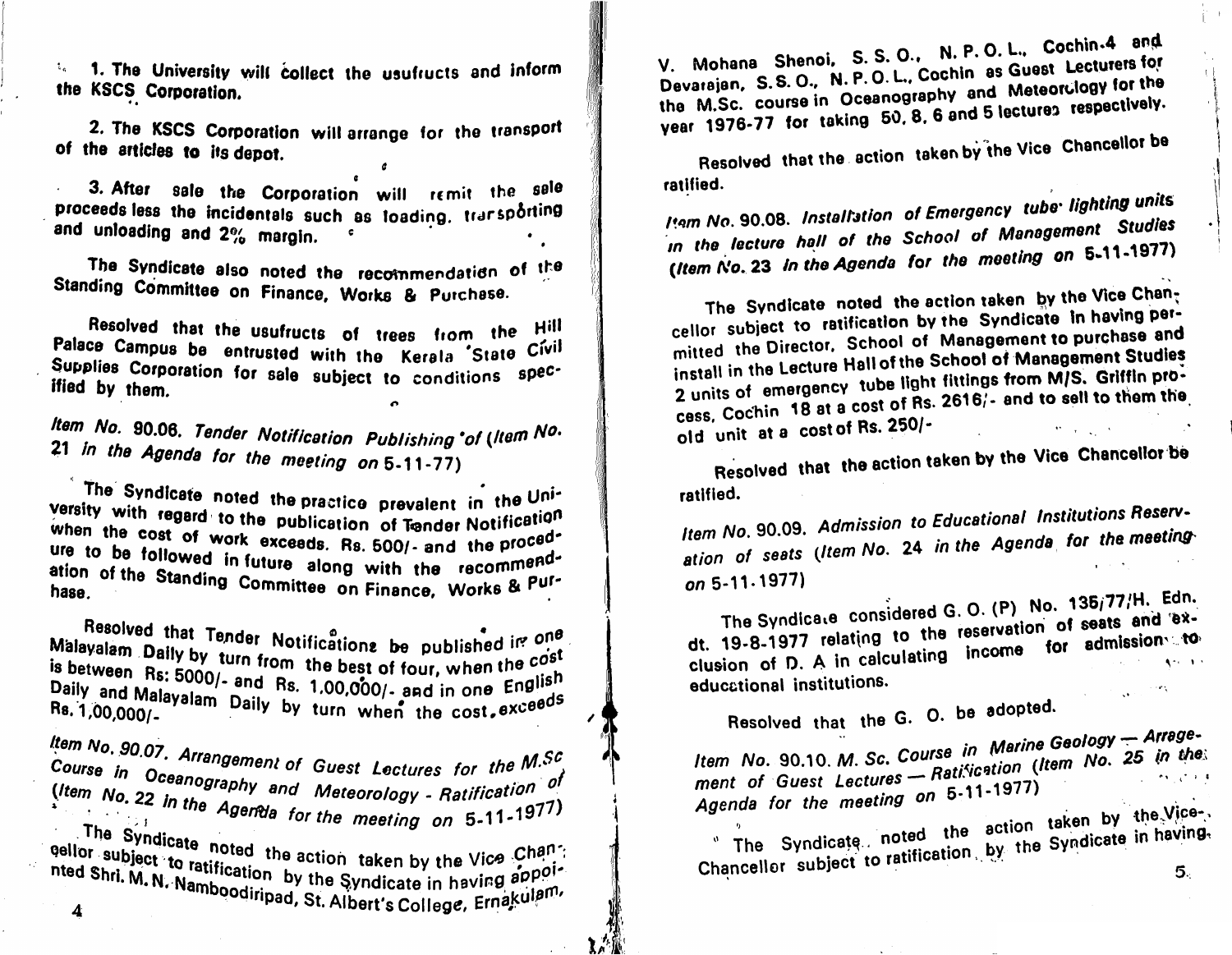| appointed Shri M. S. Balasundaram, Retd. Director, Geolo-<br>gical Survey of India as Guest Lecturer to deliver 12 lectu-<br>res to the Marine Geology students on usual remuneration<br>of Kg. 40/-per hour of lecture limited to Rs. 100/- per day<br>including D. A and T. A./D. A for his journey. | SI.<br>No. Name of Teacher &<br><b>Designation</b>            | Approximate<br>No. of hrs.<br>Lectures/<br><b>Practicals</b> | <b>Subject</b>                                                                                                  |
|--------------------------------------------------------------------------------------------------------------------------------------------------------------------------------------------------------------------------------------------------------------------------------------------------------|---------------------------------------------------------------|--------------------------------------------------------------|-----------------------------------------------------------------------------------------------------------------|
| Resolved that the action taken by the Vice Chancellor<br>be ratified.                                                                                                                                                                                                                                  | 1. K. J. Joseph<br>Lecturer in Algology                       |                                                              | Biology plant com-<br>25 munities-Phytoplank-<br>tons-food chain-<br>sea weeds and their<br>economic importance |
| Item No. 90.11. Dr. P. Madhavan Pillai, Recognition as<br>Supervising Guide under the Faculty of Science (Item No.<br>$26$ in the Agenda for the meeting on $5-11-77$ )                                                                                                                                | 2. Dr. George Philip<br>Reader in Bio - Chemistry             | 35                                                           | <b>Biochemistry</b>                                                                                             |
| The Syndicate considered the request of Dr. P. Madhavan<br>Pillai, Reader in Industrial Chemistry, Department of Applied                                                                                                                                                                               | 3. Dr. R. Damodaran<br>Reader in Marine Biology               |                                                              | 10 Biology                                                                                                      |
| Chemistry that he may be recognised as a Supervising Guide<br>to guide Doctoral Programmes as recommended by the Head<br>of the Department of Applied Chemistry and the Dean.                                                                                                                          | 4. Shri. T. M. Sankaran<br><b>Lecturer in Statistics</b>      |                                                              | 45 Statistcs                                                                                                    |
| Faculty of Science along with the recommendation of the<br>Standing Committee on Academic matters.                                                                                                                                                                                                     | 5. Dr. Chandramohanan<br><b>Reader in Microbiology</b>        | 35                                                           | Microbiology                                                                                                    |
| Resolved that Dr. P. Madhavan Pillai, Reader in Industrial<br>Chemistry, Department of Applied Chemistry be recognised                                                                                                                                                                                 | 6. Shri. A. Antony<br>Research Assistant                      |                                                              | Biology-Zoo Plank-<br>15 tons etc.                                                                              |
| as Supervising Guide under the Faculty of Science.                                                                                                                                                                                                                                                     | 7. Smt. Kuttyamma V. J<br>$\mathcal{L}$<br>Research Assistant |                                                              | Biology - Food fee-<br>15 ding habits                                                                           |
| Item No. 90.12. M. Sc. Course In Industrial Fisheries<br>Amangement of Guest Lectures by the "Staff, of the Depart-<br>ment of Marine Sciences (Item No. 27 in the Agenda for                                                                                                                          | 8. Kuruvila Mathew .<br>Research Assistant                    |                                                              | 15 Fish eggs-larvae etc.                                                                                        |
|                                                                                                                                                                                                                                                                                                        | 9. Smt. C. S. Shynamma                                        |                                                              | Oceano-<br><b>Chemical</b><br>graphy                                                                            |
| The Syndicate considered the request of the Consultant,                                                                                                                                                                                                                                                | Research Assistant                                            | 45                                                           | <b>Biochemistary (practi-</b><br>cals)                                                                          |
| Department of Industrial Fisileries that the Staff of the<br>Department of Marine Sciences as detailed below may be<br>engaged for taking classes for the second batch students                                                                                                                        | 10. Dr. P. G. Kurup                                           | 30                                                           | Oceano-<br><b>Physical</b><br>graphy                                                                            |
| of the M.Sc. course in Industrial Fisheries at the remune-<br>ration of Rs. 40/- per hour of lecture:<br>$\mathbf 6$                                                                                                                                                                                   | Resolved that the request be sanctioned.                      |                                                              |                                                                                                                 |

 $\pmb{\dot{\psi}}$ 

 $\overline{\mathbf{1}}$ 

 $\hat{\mathbf{v}}$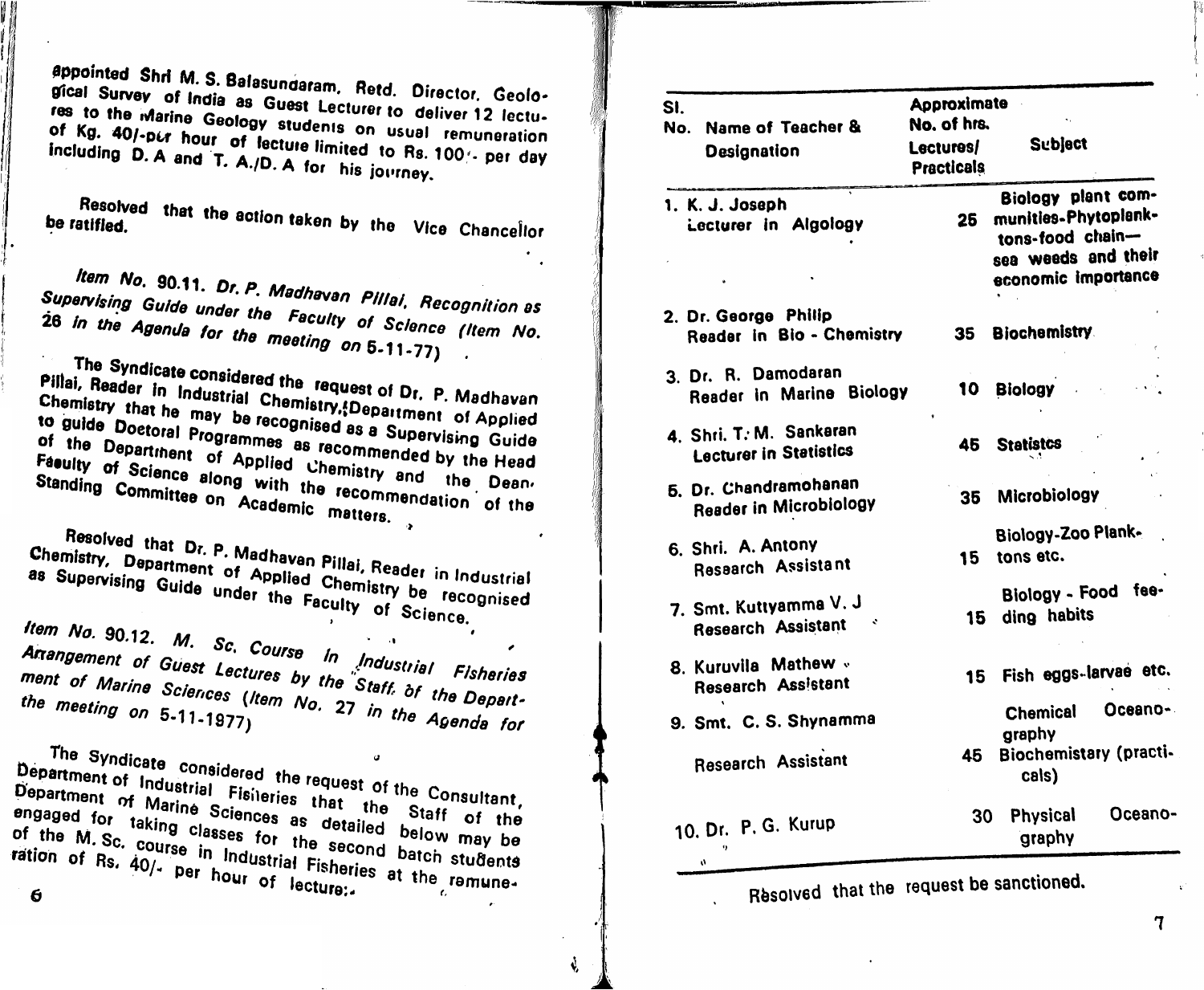Resolved further that question of engaging guest lectures be considered in detail.

Item No. 90.13. Payment of allowance to Hoads of Departments who conduct short term courses or evening courses in the Department-Observation of Government Auditor (Item No. 28 in the Agenda for the meeting on 5-11-1977)

The Syndicate considered the observation of the Govt. Auditor that retrospective effect to sanction for payment of special allowance at Rs. 100/- p. m. to Heads of Departments where short term courses or evening courses are conducted beyond normal hours of duty was not usual and might not be in order unless circumstances under which sanction could not be accorded in time are recorded along with the recommendation of the Standing Committees on Academic matters and Finance Works & Purchase.

Resolved that the Government Auditor may be given a reply stating that the Syndicate considered all aspects before it took the decision in the matter.

Item No. 90.14. Smt. Annie Kurian-Refixation of initial pay (Item No. 29 in the Agenda for the maeting on 5-11-1977)

The Syndicate considered the representation of Smt. Annie Kurian, Lecturer in German that her pay may be refixed at Rs. 900/- w.e f. 1-3-1977, the date on which she jointed the Cochin University.

Deferred.

 $\vec{B}$ 

Item No. 90.15. Institution of teaching post for M.Sc. Meteorology, B. Tech. in Polymer Science and Rubber Technology (Item No. 30. in the Agenda for the meeting on  $\prime$ 

 $\mathcal{L}^{\text{max}}$  and  $\mathcal{L}^{\text{max}}$ 

Already considered on 19.11-1977 in connection with Agenda for the Senate meeting on 30-11-1977.

Resolved that steps be taken for the recruitment

Item No. 90.16. Central Instrumentation and Services Laboratory - Approval of Qualification of Staff (Deferred Item No. 77.30 and 78.04 on 12-4-1977 and 7-6-1977) Item No. 31 in the Agenda for the meeting on 5-11-1977)

Deferred.

Item No. 90.17. Minutes of the Joint Committee on Staff and Establishment and Finance Works & Purchase held on 18-7-1977 to consider the demands of the Joint Action Council.

The Syndicate considered the recommendations of the Joint Committee and Resolved:-

1) Working hours in Departments:

Based on the recommendations of the Heads of Departments concerned the working hours of each departments. be fixed.

2) Appointment of Watchers:

May be considered along with the reorganisation proposals.

### 3) Creation of post of Attender for Library and change of designation of Library boy to that of Peon.

The posts already sanctioned by the Syndicate on the basis of the recommendation of the Library Advisory Committee be filled up under the existing rules.

4) Enhancement of stitching charges:

The action taken by the Vice Chancellor in having enhanced the stitching charges for uniforms by 50% of the existing rates be ratified.  $QQ$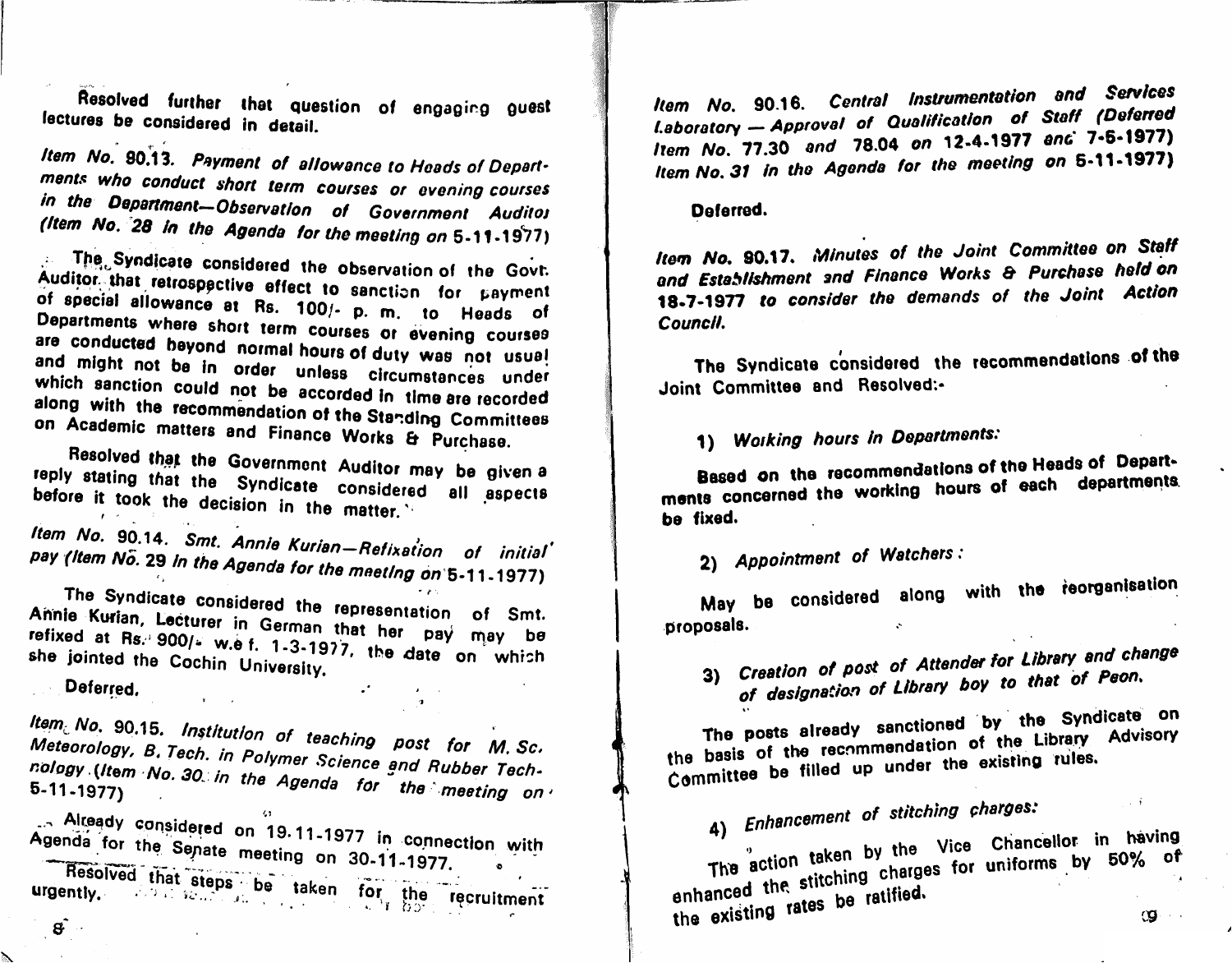5) Working arrangement:

 $\cdots$ 

 $\theta$ 

 $\cdot$  1

Need be resorted to only in the case of extreme necessity.

6) P. T. Contingency service:

The question of reckoning P. T. / Contingency service for service benefits including pension be decided in accordance with the provisions in the KSR.

Resolved further that in the case of Smt Karthiyayinla Sweeper-cum-cleaner. Department of Marine Sciences 50% of her service in the P. T. Contingency service be reckpned for the purpose of pension.

7) Risk Allowance:

The practice in vogue in Government or fisheries institutes like CIFO be ascertained.

8) Increment for Engineering Personnel:

May be disposed of in accordance with the provisions in KSR.

9) Loan and Advances:

The remaining applications be disposed of quickly.

10)  $E'$  Type Quarters:

Expenditious action to be taken complete the construction. 11) Allotment of Quarters:

Allotment of 'D' type quarters for teaching and/or nonteaching staff be examined with reference to the source of grant received for construction of quarters. 12) Polver & Water supply.

Estimate for provision of street lighting in Trikkakärä and Hill Palace be examined by the Standing Committee on Finance: Works & Purchase.

Resolved elso that a post of Lineman on Rs. 230-386 be created for the purpose of Trikkakara Campus and expeditious action be taken for filling up the post.

13) Permenent arrangement for water supply:

The estimate received from the P. H. E. D. be considered by the Finance, Works & Purchase Committee.

14) Water Cooler:

Subject to availability of funds Water Coolers provided in Departments where they are not so far provided. The question of providing water cooler in Hill Palace be considered after protected water supply is made there.

| . 15) Permission for cultivation: | <b>CONTRACTOR</b> CONTRACTOR                                                                                      |
|-----------------------------------|-------------------------------------------------------------------------------------------------------------------|
| Existing practice be continued.   | $\mathcal{L}^{\mathcal{L}}(\mathcal{L}^{\mathcal{L}})$ and $\mathcal{L}^{\mathcal{L}}(\mathcal{L}^{\mathcal{L}})$ |
| 16) Public Call Office:           | $\mathcal{L}(\mathcal{L})$ and $\mathcal{L}(\mathcal{L})$                                                         |

Postal authorities be conculted again.

Item No. 90.18. Minutes of the meeting of the Academic Council held on 7-10-77

Resolved that the minutes of the Academic Council held on 7-10-77 be approved.

Item No. 90.19. Admission to the B. Tech. Course in Naval Architecture and Ship Technology.

Resolved that the admissions to the B. Tech Course in Naval Architecture and Ship Building be made on January 2nd 1978.